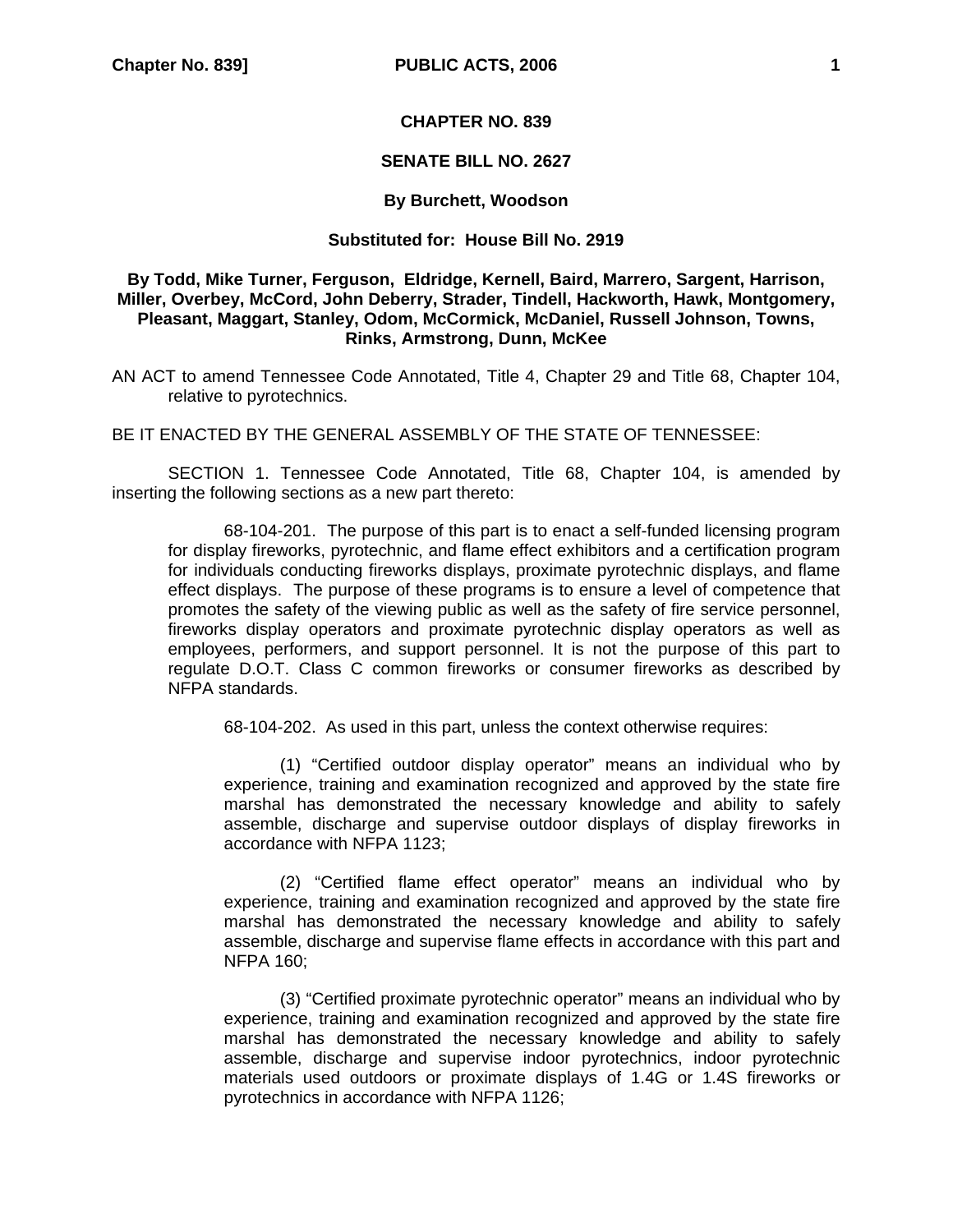(4) "Display fireworks" means those fireworks designed primarily to produce visible or audible effects by combustion, deflagration or detonation and that are classified as 1.3G fireworks or display fireworks in the regulations of the United States Department of Transportation for transportation of explosive and other dangerous articles;

(5) "Event" means any function or gathering at which there will be a fireworks display, a pyrotechnic display, a flame effect display or any combination of such displays. If a function or gathering lasts more than one (1) day, each day is a separate event. "Event" does not include any function or gathering at which D.O.T. Class C common fireworks (also known as 1.4G fireworks) will be used;

(6) "Fire marshal" means the state fire marshal;

(7) "Flame effect" means the combustion of an inflammable solid, liquid or gas to produce thermal, physical, visual or audible phenomena before an audience as defined by NFPA 160;

(8) "Flame effect display" means the use of flame effects before an audience as defined by NFPA 160;

(9) "Licensed exhibitor" means a sole proprietor, partnership, corporation, company, firm or other entity licensed under this part to perform or provide firework or pyrotechnic materials for outdoor fireworks displays, proximate pyrotechnic displays, flame effect displays or any combination of these displays;

(10) "NFPA" means the National Fire Protection Association;

(11) "NFPA 160" means the NFPA publication entitled, "NFPA 160: Standard for the Flame Effects Before an Audience," 2001 edition or any subsequent edition that has been adopted by the state fire marshal by rule;

(12) "NFPA 1123" means the NFPA publication entitled "NFPA 1123: Code for Fireworks Display," 2000 edition or any subsequent edition that has been adopted by the state fire marshal by rule;

(13) "NFPA 1124" means the NFPA publication entitled "NFPA 1124: Code for the Manufacture, Transportation, Storage, and Retail Sale of Fireworks and Pyrotechnic Articles," 2000 edition or any subsequent edition that has been adopted by the state fire marshal by rule;

(14) "NFPA 1126" means the NFPA publication entitled "NFPA 1126: Standards for the Use of Pyrotechnics Before a Proximate Audience," 2001 edition or a subsequent edition that has been adopted by the state fire marshal by rule;

(15) "Outdoor fireworks display" means a presentation of display fireworks for a public or private gathering as defined by NFPA 1123;

(16) "Proximate pyrotechnics" means pyrotechnic devices for professional use only, used outdoors or indoors, that are similar to consumer fireworks in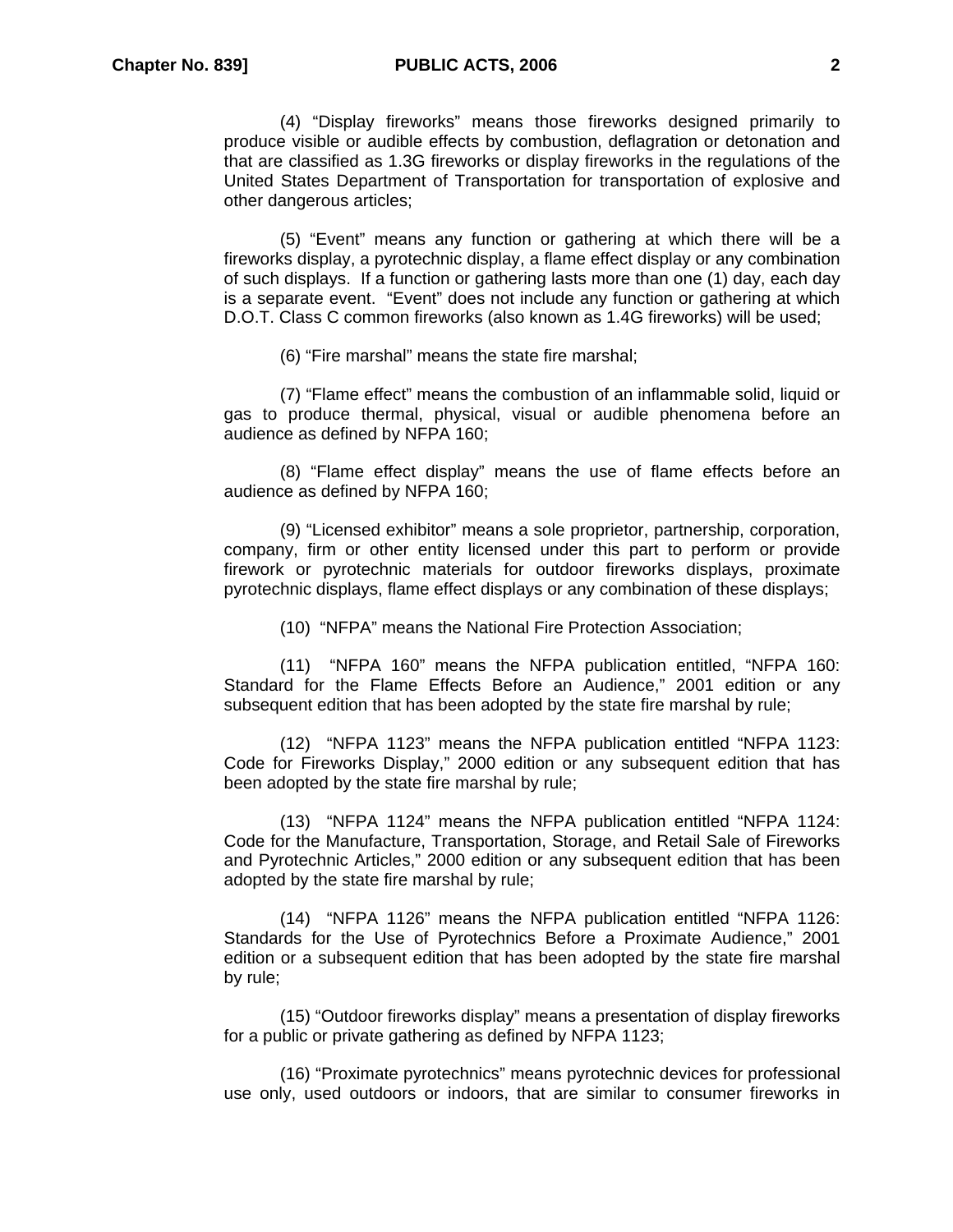chemical composition and construction but that are not intended for consumer use, and that are defined by NFPA 1126 as 1.4G or 1.4S fireworks or pyrotechnics;

(17) "Proximate pyrotechnic display" means the use of pyrotechnic devices and materials, 1.4G or 1.4S fireworks or pyrotechnics when any portion of the audience is closer than permitted by NFPA 1123, and subject to NFPA 1126 requirements; and

(18) "Sponsor" means any person or organization that contracts with a licensed exhibitor or certified operator to perform a fireworks display, proximate pyrotechnic display, flame effect display or any combination of such displays.

68-104-203. An individual or entity must be a licensed exhibitor to perform an outdoor fireworks display, an indoor or outdoor proximate pyrotechnic display or an indoor or outdoor display using flame effects, or to supply display fireworks, indoor or outdoor proximate pyrotechnics or flame effect materials for display purposes.

68-104-204. To receive an exhibitor's license, an applicant must:

(1) Make application to the fire marshal on a form prescribed by the fire marshal. The application must be accompanied by the required fee. An individual seeking a license as a sole proprietor or on behalf of a business entity must be at least twenty-one (21) years of age and not have been convicted of or pleaded guilty or nolo contendere to any state or federal felony. In the case of a business entity seeking a license, no officer or member of its governing board may have been convicted of or pleaded guilty or nolo contendere to any state or federal felony.

(2) Submit evidence satisfactory to the fire marshal that the applicant has and will continue in force a general liability insurance policy, on an event, multiple event or continuous basis, to cover its potential liability for bodily injury and property damage in the minimum amount of one million dollars (\$1,000,000) during all fireworks, pyrotechnic and flame effect displays for the use and benefit of any person who may be injured or aggrieved. The certificate of insurance or other evidence must be issued by an insurer authorized to do business in this state. If the insurance policy ceases to be in effect, the exhibitor's license becomes invalid. This section does not require employees or certified operators to maintain this insurance coverage.

68-104-205. If an applicant complies with the requirements of this part and the rules of the fire marshal, the fire marshal shall issue the license within sixty (60) days of receiving the application. The term of the license is one (1) year from the date of issuance. Each license issued must contain a distinct number assigned to the particular exhibitor. The fire marshal shall maintain a list of all licensed exhibitors. In this list next to the exhibitor's name, the fire marshal shall insert the period of licensure and the exhibitor's license number. The list of licensed exhibitors shall be posted on the department's website.

68-104-206. A license holder with an unexpired license may apply for a new license at any time before the license expires. An exhibitor whose license has been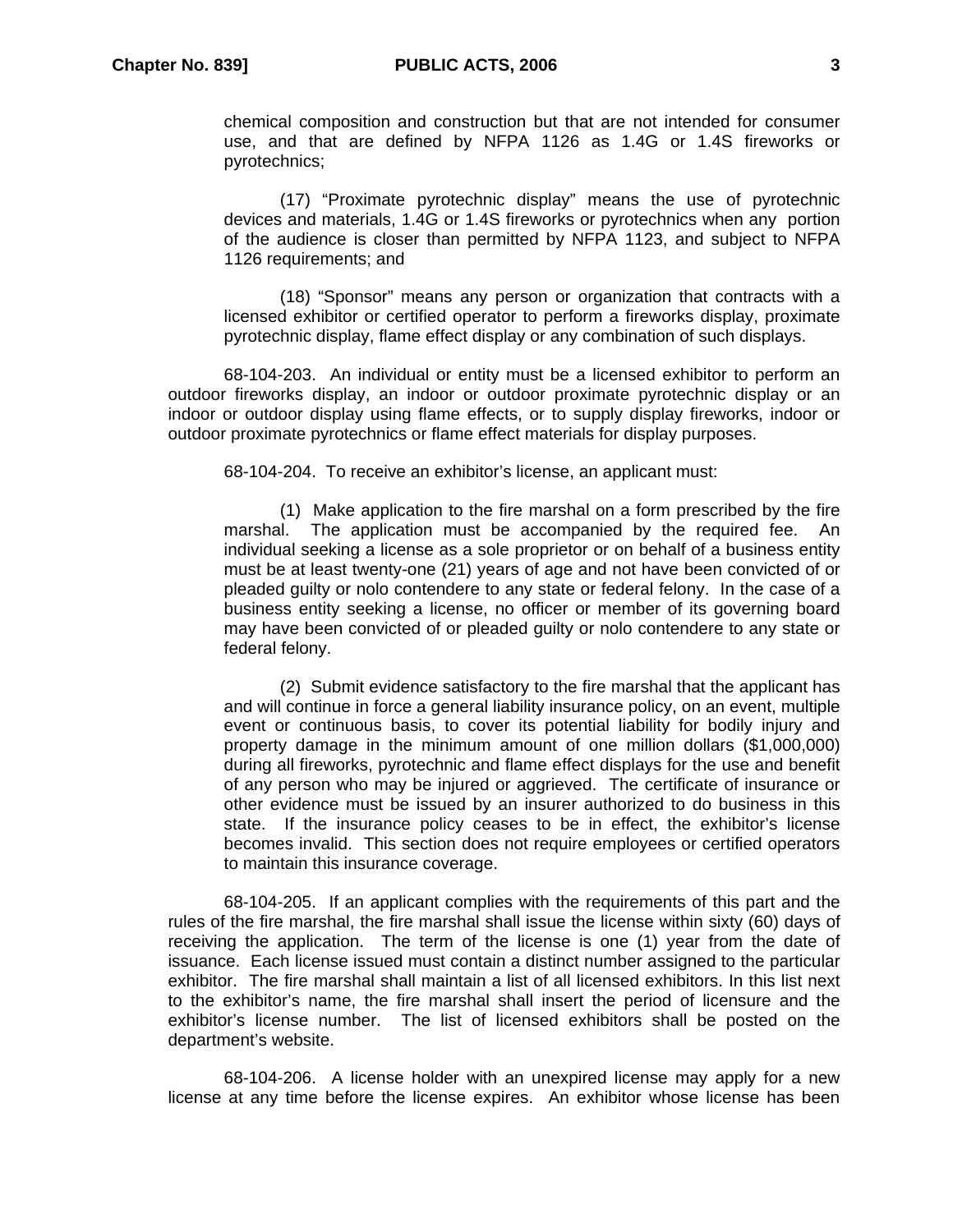expired for ninety (90) or fewer days may renew the license and have it retroactive to the date the old license expired by applying and paying a fee equal to one and one-half  $(1/2)$ times the normal fee. This section does not prevent the fire marshal from denying a new license if the applicant does not comply with this part or rules of the fire marshal.

### 68-104-207.

(a) The fire marshal may refuse to grant, or may suspend, revoke or refuse to renew any license or certification held under the provisions of this chapter, and may assess a civil penalty not exceeding two thousand five hundred dollars (\$2,500) for a first violation of the provisions of this chapter and not exceeding ten thousand dollars (\$10,000) for a second or subsequent violation of the provisions of this chapter; provided, however, that the fire marshall may assess a civil penalty up to ten thousand dollars (\$10,000) for a first violation of the provisions of this chapter that is willful and egregious and in the fire marshal's discretion warrants such a penalty.

(b) The provisions of the Uniform Administrative Procedures Act, compiled in Title 4, Chapter 5, govern all matters and procedures respecting the hearing and judicial review of any contested case arising under this chapter.

(c) If an exhibitor's license is suspended or revoked, then the exhibitor shall cease performing displays and distributing display fireworks immediately. If an exhibitor's license is revoked for any reason, then the exhibitor is prohibited from applying for a new license for one (1) year from the date of revocation. Upon a finding that the exhibitor's federal license, if applicable, has been revoked, the fire marshal shall revoke the exhibitor's state license. An exhibitor's license that has been revoked solely for failure to have the required insurance may be reinstated upon proof by the exhibitor that the required insurance has been obtained.

### 68-104-208.

(a) The fire marshal shall establish a program of certification for outdoor fireworks display operators, proximate pyrotechnic display operators and flame effect display operators. To receive certification, an individual must apply for certification to the fire marshal on a form to be prescribed by the fire marshal, must be at least twenty-one (21) years of age, must not have been convicted of or pleaded guilty or nolo contendere to any state or federal felony, and must show that the applicant has worked under competent supervision on at least three (3) displays in each area in which certification is desired in the three (3) years immediately preceding the application. In addition, an applicant must meet the following requirements for the areas in which the applicant desires certification:

(1) To be certified as an outdoor fireworks display operator, the individual must pass a written examination that tests outdoor display operator knowledge, approved by and conducted under the auspices of the fire marshal, and pay a certification fee not to exceed one hundred fifty dollars (\$150) to be set by rule by the fire marshal.

(2) To be certified as a proximate pyrotechnic display operator, the individual must pass a written examination that tests pyrotechnic special effects operator knowledge, approved by and conducted under the auspices of the fire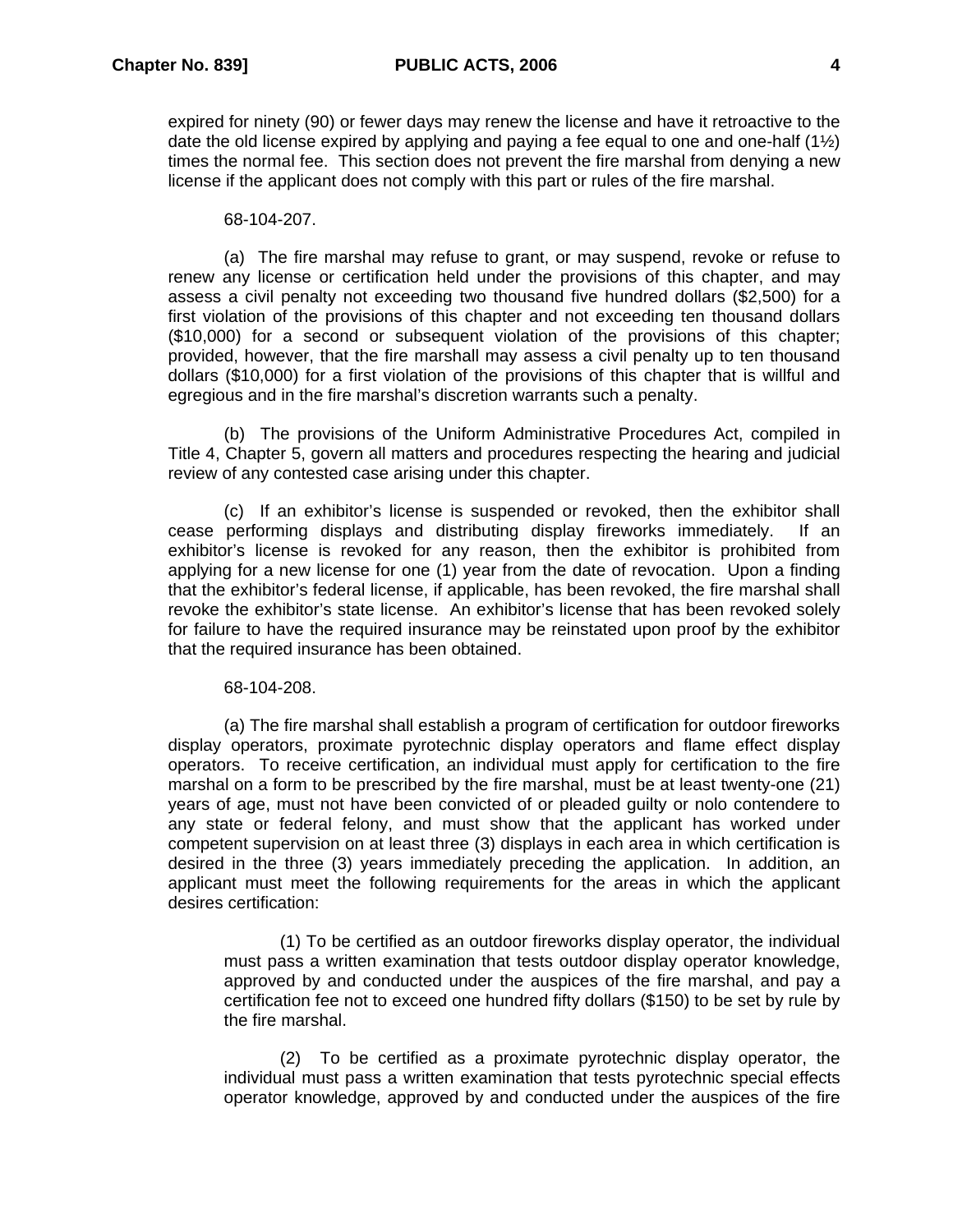marshal, and pay a certification fee not to exceed one hundred fifty dollars (\$150) to be set by rule by the fire marshal.

(3) To be certified as a flame effect display operator, the individual must pass a written examination that tests flame effect operator knowledge, approved by and conducted under the auspices of the fire marshal, and pay a certification fee not to exceed one hundred fifty dollars (\$150) to be set by rule by the fire marshal.

(b) If an applicant applies for more than one certification, the applicant may take the test for any or all certifications and pay a maximum certification fee of three hundred dollars (\$300).

(c) The fire marshal shall establish the scope and type of examinations required by this section, and may require applicants to take a test created by a nationally recognized pyrotechnic association. The fire marshal may administer the examination or may enter into an agreement with a testing service or organization. The tests may be administered at a specific location or time. The fire marshal may set by rule and collect a reasonable nonrefundable fee calculated to cover the costs of administering the test. Written tests may be supplemented by practical tests or demonstrations deemed necessary to determine the applicant's skill and ability. The content, type, frequency, and location of the tests shall be designated by the fire marshal.

(d) An operator certification or renewal expires two (2) years after the date of approval or reissuance. To renew the certification, an individual must show to the satisfaction of the fire marshal that the individual has attended at least six (6) hours of continuing education training meeting the approval of the fire marshal in the areas of certification desired during the two (2) year certification period and pay the applicable certification fees.

68-104-209. The fire marshal, upon application by a certified operator (or equivalent) from another state, may allow the operator to perform displays in this state without submitting to the written examination if the fire marshal determines that the other state's laws allow certified operators from Tennessee to perform displays in that state and the other state's laws set standards for operators substantially equivalent to those in this state. All other applicable certification provisions apply to the out-of-state operator, and applicants for whom the written examination is waived must comply with all other requirements, including continuing education requirements.

#### 68-104-210.

(a) It is unlawful for anyone other than a certified operator to perform an outdoor display using display fireworks, indoor display or proximate pyrotechnics display that are defined as 1.4G or 1.4S fireworks or pyrotechnics in the regulations of the United States Department of Transportation for transportation of explosive and other dangerous articles, or indoor or outdoor display using flame effects.

(b) It is unlawful for any person or entity to perform an outdoor display using display fireworks, an indoor display or proximate pyrotechnics display using 1.4G or 1.4S fireworks or pyrotechnics, or an indoor or outdoor display using flame effects without an appropriately certified operator on the scene of the display to supervise during the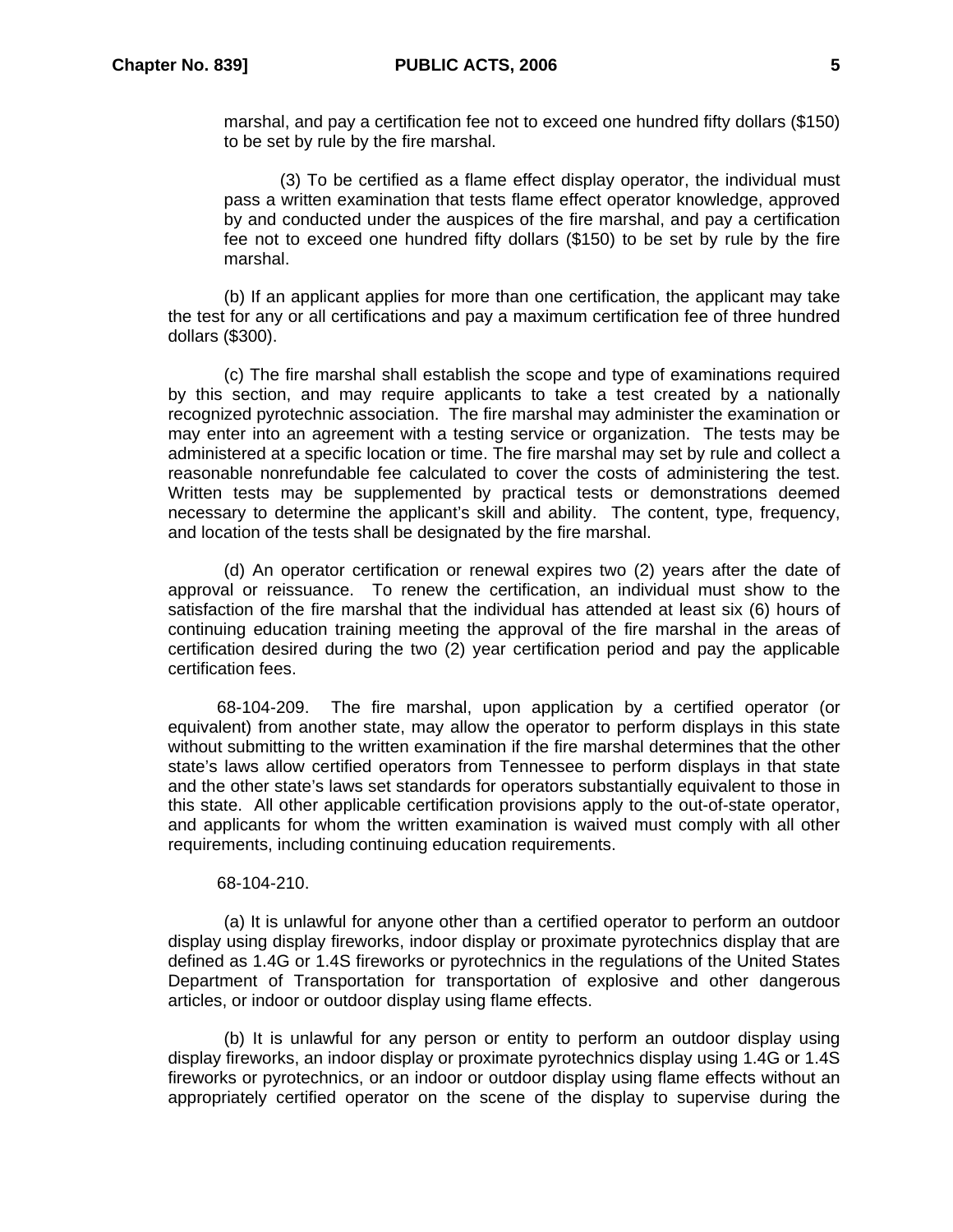preparation for the display, during the display, and immediately after the display until the site is released.

(c) It is unlawful for any exhibitor or certified operator to conduct or perform an outdoor fireworks display except in accordance with NFPA 1123.

(d) It is unlawful for any exhibitor or certified operator to conduct or perform a proximate pyrotechnic display except in accordance with NFPA 1126.

(e) It is unlawful for any exhibitor or certified operator to conduct or perform a flame effect display except in accordance with NFPA 160.

(f) A violation of subsection (a), subsection (b), subsection (c), subsection (d), or subsection (e) of this section is a Class B misdemeanor.

(g) Notwithstanding any provision of the law to the contrary, any municipality may adopt the provisions of subsections (a) through (e) by reference or substantial duplication as an ordinance violation.

(h) The provisions of subsection (a) through (e) do not apply to individuals or organizations employing D.O.T. Class C common fireworks for their personal or display use.

68-104-211. [Reserved].

68-104-212. The fire marshal shall collect a permit fee from or on behalf of the sponsor for each event at which there will be a display, which may include all or any of the types of displays regulated by this part, in an amount not to exceed fifty dollars (\$50.00) per permit. As part of the application for a permit, the fire marshal shall verify that the required insurance has been obtained and is in force for the event, and shall deny the application if it is not. A permittee, which may include an exhibitor, sponsor or operator that is conducting multiple displays that are essentially identical at a single location may be issued a multiple display permit. The fire marshal shall set by rule and collect a multiple display permit fee from or on behalf of the sponsor of an event not to exceed four hundred dollars (\$400) per location. A multiple display permit expires one (1) year after issuance.

68-104-213. Any person or entity that stores fireworks or pyrotechnic materials, or both, that are classified as Class B or 1.3 fireworks or pyrotechnic materials in the regulations of the United States Department of Transportation for transportation of explosive and other dangerous articles, shall store them in accordance with current NFPA standards, including NFPA 1124, and any applicable federal, state, and local laws or ordinances. Violation of this section is a Class B misdemeanor.

68-104-214. The fire marshal shall administer and enforce the provisions of this part and may call upon any state, county, or municipal officer or employee for assistance. The fire marshal may promulgate rules to carry out his or her responsibilities under this part, including rules relative to:

(1) Licensing of exhibitors;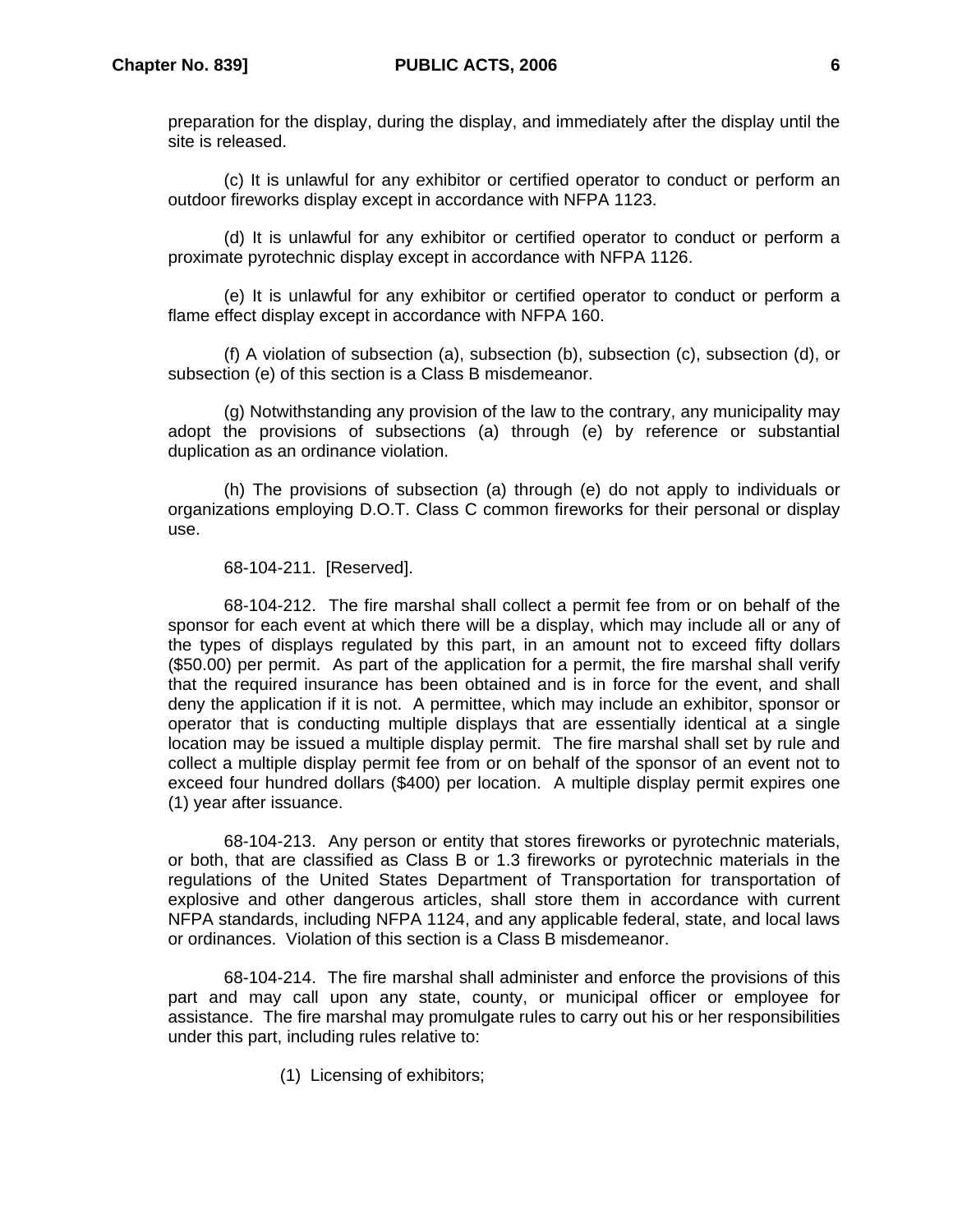- (2) Certification of operators;
- (3) Training;
- (4) Examinations;

(5) The responsible handling of display fireworks, proximate displays and flame effect displays; and

(6) Any other reasonable rules the fire marshal deems necessary to implement this part.

68-104-215. This part does not affect the validity of any municipal ordinance further regulating or restricting outdoor displays using display fireworks, indoor or proximate pyrotechnics displays, or indoor or outdoor displays using flame effects.

68-104-216. A fireworks advisory council consisting of twelve (12) members is created. The fire marshal shall appoint the members of the advisory council within thirty (30) days after this act becomes law. Members shall be permanent residents of the State of Tennessee and shall serve without compensation. One (1) member shall be a municipal fire chief chosen from a list of nominees submitted by the Tennessee Fire Chiefs Association and one (1) member shall be a local fire marshal. One (1) member shall be from the state fire marshal's office. One (1) member shall be an interested citizen. Six (6) members shall be appointed from the consumer fireworks, display fireworks and proximate pyrotechnics and flame effects industry, one (1) of whom produces twenty (20) or fewer combined fireworks displays, proximate pyrotechnic displays or flame effect displays a year. One (1) member shall be a senior citizen over sixty-five (65) years of age. One (1) member shall be from a racial minority. The term of a member is two (2) years or until the member's successor is appointed and qualified. The council shall meet at least two (2) times each calendar year. Each year the council shall, on its own, elect a chair who will conduct the meetings of the council. Special meetings may be called at any time by the chair or in writing by any three (3) members. The council shall adopt procedures that govern its proceedings. The council shall assist the fire marshal in developing reasonable policies and regulations that will protect the public safety while promoting efficiency and effectiveness. The council may suggest legislative changes for the same purposes. The fire marshal may remove any member of the council for misconduct, incompetence, nonparticipation or willful neglect of duty.

SECTION 2. Tennessee Code Annotated, § 68-104-102, is amended by deleting subsection (d) and substituting the following:

(d) The fire marshal shall charge the following fees for permits:

(1) Manufacturer…………………………\$1,000 (2) Distributor…………………………….\$1,000 (3) Retailer……………………………….\$1,000 (4) Wholesaler ………… ……………….\$1,000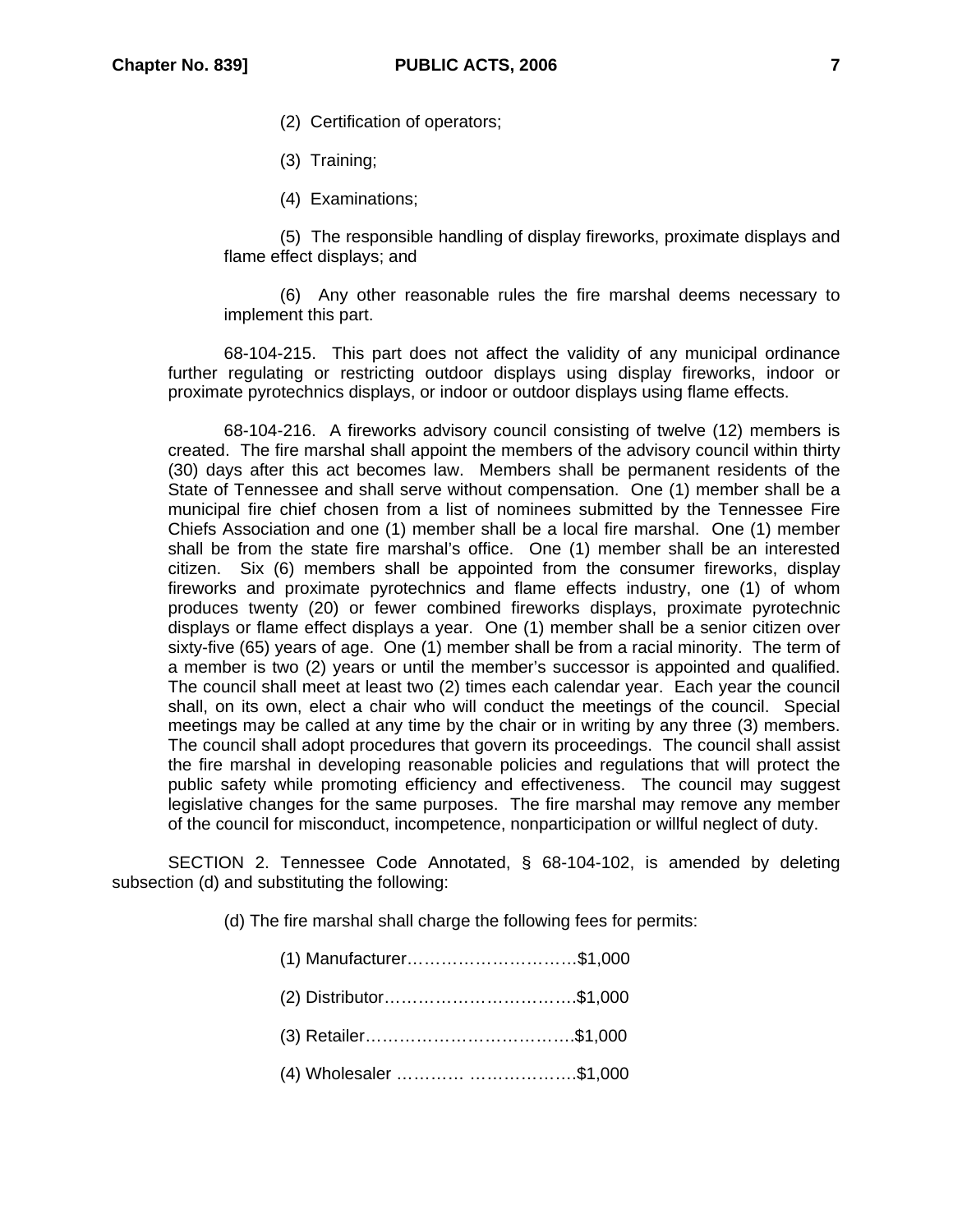(5) Seasonal retailer…………………….\$100

(6) Exhibitor………………………………\$1,000

A person engaged in more than one (1) of the above activities shall pay only one (1) fee based upon the classification requiring the higher fee.

SECTION 3. Tennessee Code Annotated, Section 68-104-101, is amended in subdivision (a)(1) by deleting the semicolon at the end of the subdivision, by substituting instead a period, and by inserting the following new language:

"Distributor" also includes any person engaged in the business of making sales of display fireworks as defined in § 68-104-202 or proximate pyrotechnics or flame effect materials to licensed exhibitors for the purpose of providing fireworks, pyrotechnic or flame effect display services in this state. A distributor may sell display fireworks, proximate pyrotechnics or flame effect materials only to holders of a Tennessee exhibitor's permit. An out-of-state distributor will not be required to obtain a Tennessee permit when selling exclusively to a holder of a Tennessee manufacturer's, distributor's, wholesaler's or exhibitor's permit;

SECTION 4. Tennessee Code Annotated, Section 68-104-107, is amended in subsection (a) by deleting the first two (2) sentences of the subsection and substituting the following:

Items of fireworks that are to be used for public display only and that are otherwise prohibited for sale or use within this state include display shells designed to be fired from mortars and display set pieces defined as 1.3G fireworks or display fireworks in the regulations of the United States Department of Transportation for transportation of explosive and other dangerous articles.

SECTION 5. The Tennessee Code Commission is requested to move current Section 68-104-107, as amended, from its current location and codify it as Section 68-104-211 in the new part created by this act.

SECTION 6. If a part of this act is invalid, all valid parts that are severable from the invalid part remain in effect. If a part of this act is invalid in one or more of its applications, the part remains in effect in all valid applications that are severable from the invalid applications.

SECTION 7. Tennessee Code Annotated, Section 4-29-230(a), is amended by adding the following as a new subdivision:

( ) Fireworks advisory council, created by § 68-104-216.

 SECTION 8. This act shall take effect upon becoming a law for the purposes of promulgating rules, conducting necessary examinations, issuing licenses and certificates, and making appointments to the advisory council. Provisions requiring exhibitors to be licensed and operators to be certified take effect on May 1, 2007. Licenses and certificates issued before May 1, 2007, shall have that as an issuance date. An exhibitor's license issued on or before May 1, 2007, will expire unless renewed on April 30, 2007, and an operator's certificate issued on or before May 1, 2007, will expire unless renewed on April 30, 2009.